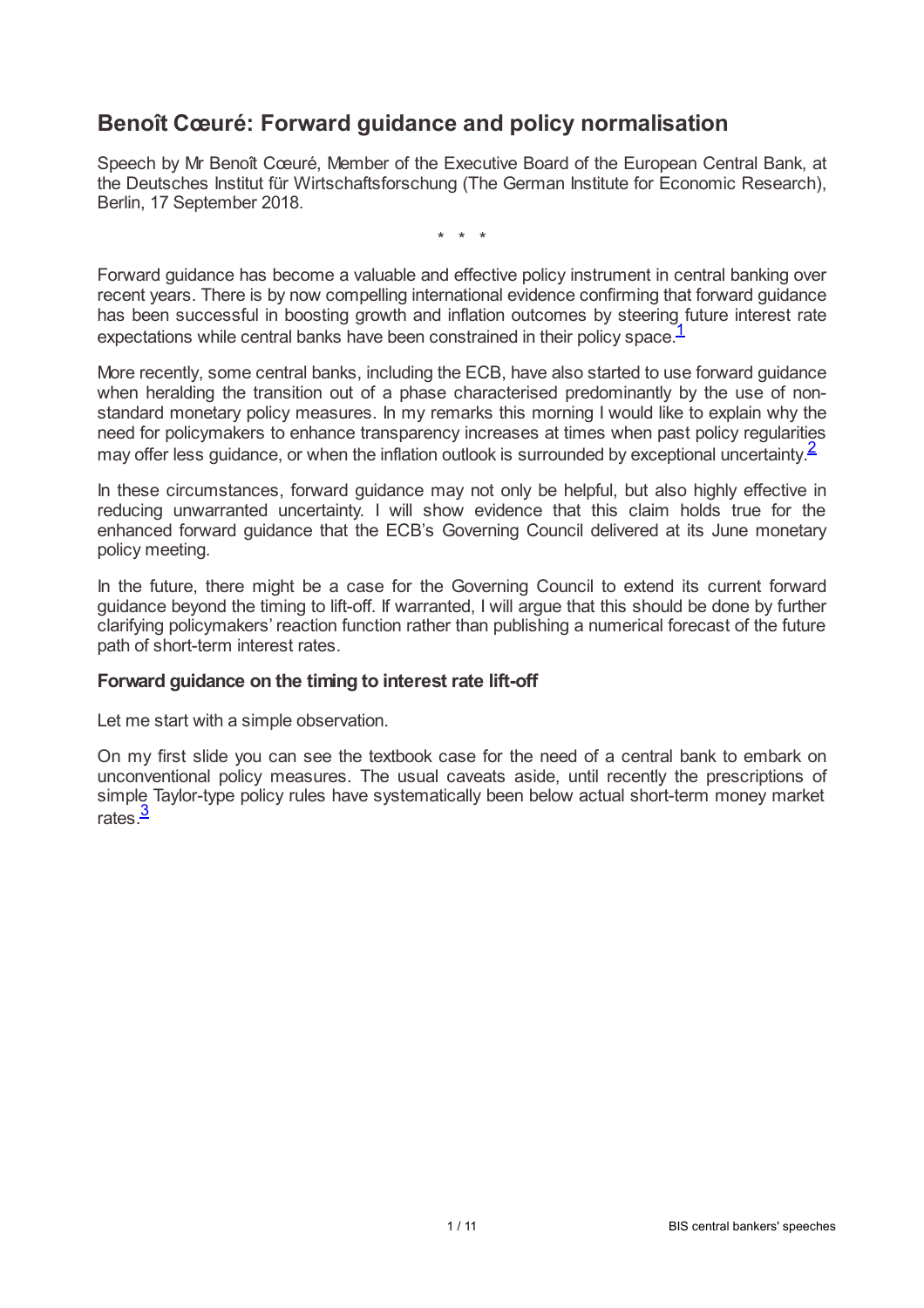### Taylor-type policy rule prescriptions suggest policy void closing



**Taylor-type policy rule prescriptions** 

(percentage per annum)

To fill this policy void, in July 2013 the ECB started to use state-contingent forward guidance that has contributed to reducing both interest rates, including at longer tenors, and the sensitivity of money market rates to macroeconomic and political news. This eased financial conditions and insulated them from external shocks that would have otherwise resulted in an unwarranted tightening.<sup>[4](#page-9-2)</sup>

<span id="page-1-0"></span>Starting in June 2014, forward guidance has been complemented by a series of credit easing measures that have also entailed large-scale asset purchases and the adoption of negative interest rates. Empirical evidence confirms that these measures have jointly provided substantial additional policy accommodation that has been instrumental in securing a return of inflation to levels closer to 2%.<sup>[5](#page-9-3)</sup>

<span id="page-1-1"></span>What my first slide also suggests, however, is that recently – judging from these simple rule prescriptions – the policy gap has vanished as the growth and inflation outlook has improved. In fact, there is now a striking consistency between simple Taylor-type policy rule estimates and the actual level of money market rates, both current and projected. In other words, one may conclude from this chart that there is no longer a need for policymakers to resort to forward guidance as a means to provide the monetary stimulus that would be consistent with simple benchmark prescriptions.

<span id="page-1-2"></span>Of course, central banks do not follow simple policy rules in practice. But the chart nevertheless raises the legitimate question of why the Governing Council, at its June monetary policy meeting, decided to be more explicit about its expectations for the timing to interest rate lift-off. After all, in the past major central banks typically did not issue any specific guidance on the timing and pace of future rate hikes.<sup>[6](#page-9-4)</sup>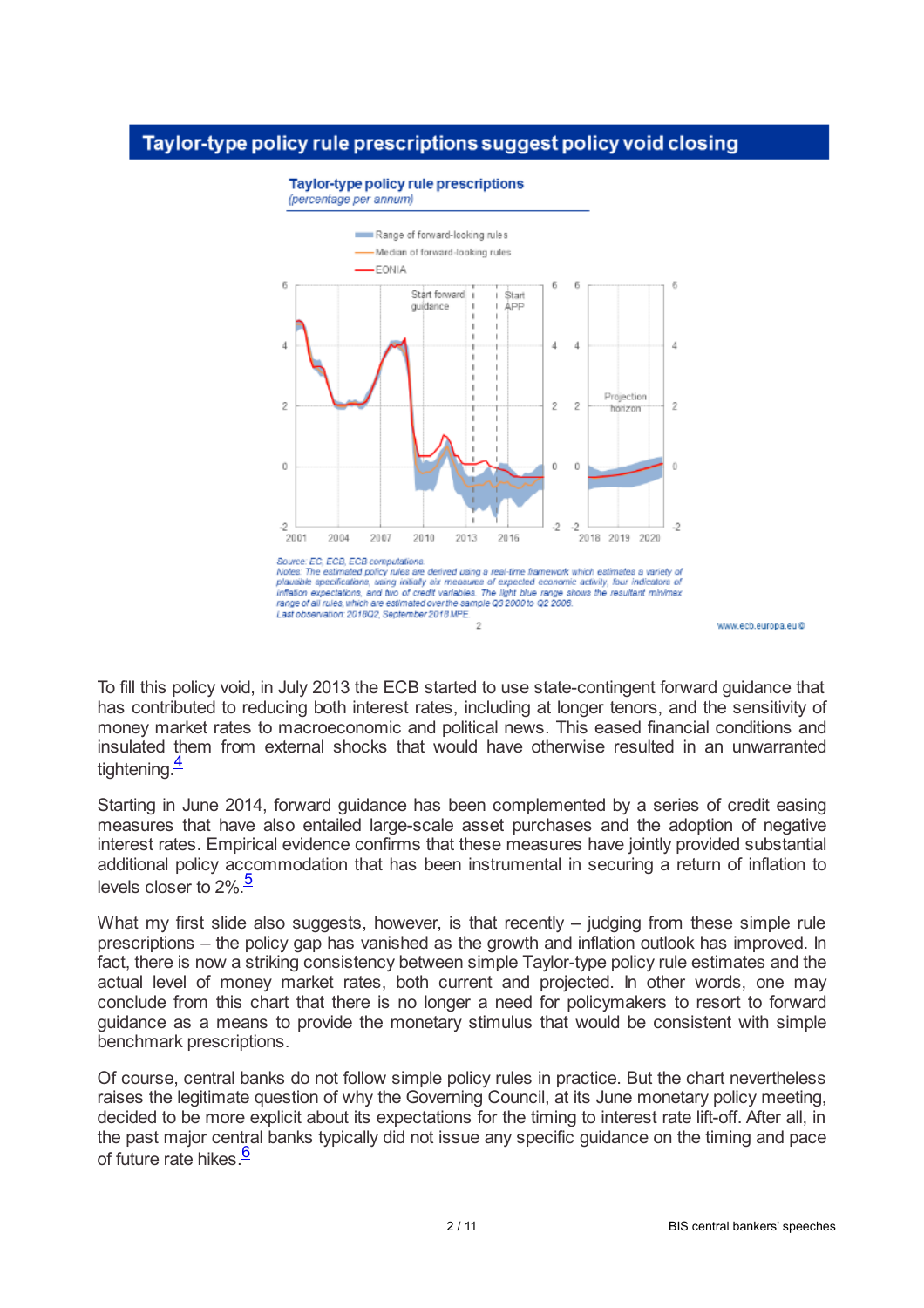As you will certainly remember, during past upswings ECB guidance was limited to signposting and to the use of a few key words in the introductory statement to the press conference.<sup>[7](#page-9-5)</sup>

Central banks rather signalled future policy intentions implicitly, by revealing information other than the future policy path – most notably, information about the economic outlook and the broader monetary policy strategy, including an arithmetic definition of price stability that could serve as a long-term nominal anchor for the economy. $\frac{8}{3}$  $\frac{8}{3}$  $\frac{8}{3}$ 

<span id="page-2-1"></span>This approach to communication and transparency reflected the risks inherent in any type of explicit forward guidance: that such guidance could crowd out the important diversity of market views, thereby aggravating the risks of herding, and that it could potentially be taken by outsiders as an unconditional commitment. $\frac{9}{2}$  $\frac{9}{2}$  $\frac{9}{2}$ 

<span id="page-2-2"></span>Our experience with forward guidance has at times confirmed this risk, although its benefits have by far exceeded its costs. Too often, academics and market participants have interpreted forward guidance as Odyssean, while for policymakers it can only be Delphic.

#### **The case for the ECB's enhanced forward guidance**

Why then didn't the Governing Council decide, in June 2018, to simply return to the well-tested pre-crisis framework of managing expectations when there was no longer a need to provide additional policy accommodation? Here it is useful to first consider the market environment we were facing during the first half of this year and up until the 13 June Governing Council meeting. You can see this on my second slide.

### Large uncertainty around future path of short-term rates in 2018H1



Daily yield distribution of OIS rates for 2018

<span id="page-2-0"></span>Daily vield distribution of OIS rates for 2019 (percentage per annum, traded during 1H 2018, up to 13 June)



3 / 11 BIS central bankers'speeches

www.ecb.europa.eu@

What you can see here is that, compared to a year earlier, uncertainty around the future path of

 $\overline{A}$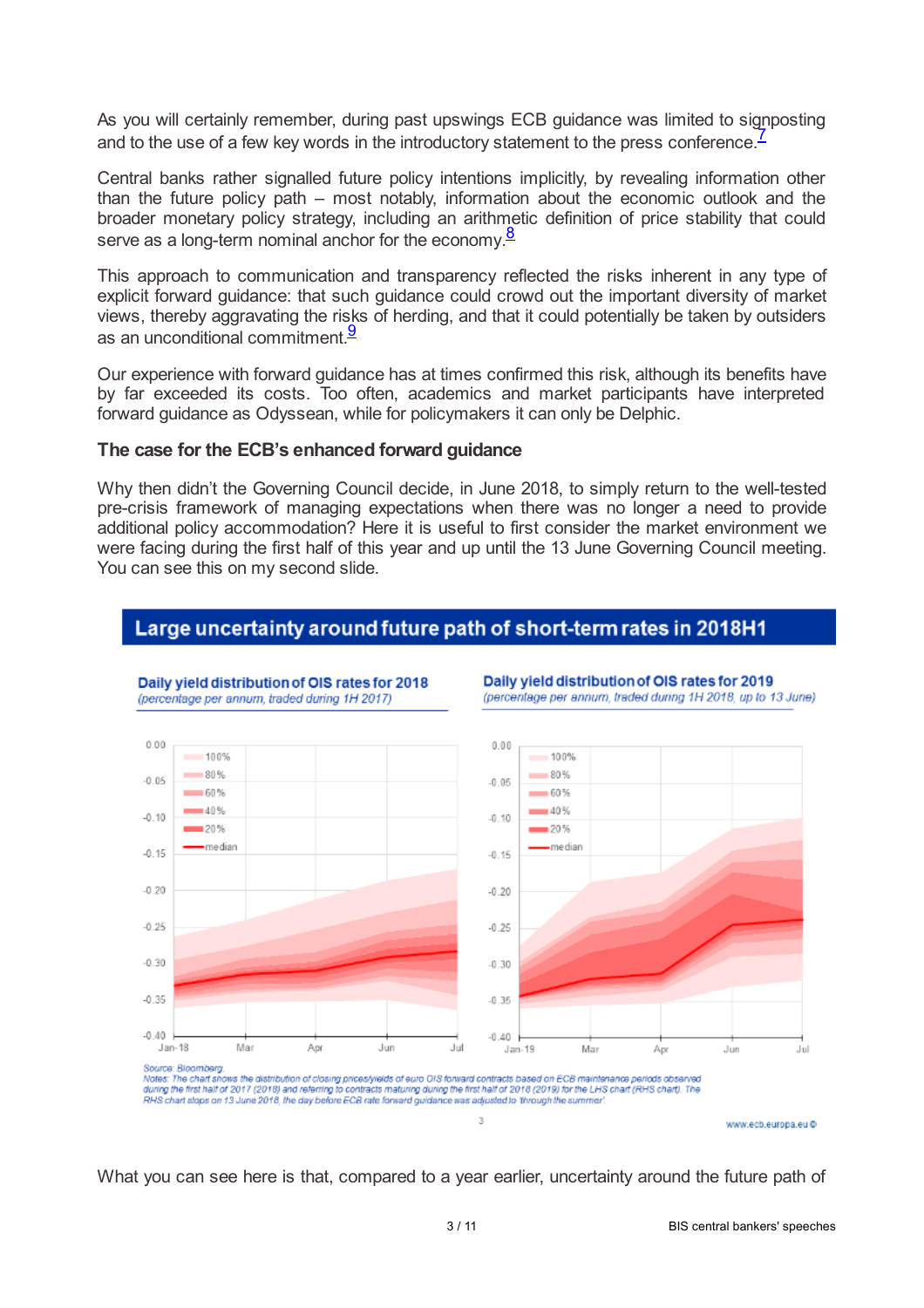short-term interest rates had increased measurably. In the first months of this year, markets believed that an unusually wide range of policy outcomes would be possible in 2019.

A dispersion of views is not in itself a bad thing, of course. It is usually an encouraging sign that markets remain attentive to changes in the outlook. The information-processing role of markets can in fact be expected to recover during periods of policy normalisation. Herding, by contrast, is often a sign of perilous complacency.

A dispersion of views does become a source of concern, however, if it reflects uncertainty around the central bank's reaction function. Such uncertainty is not unusual in periods of transition. Once policy has succeeded in shifting upwards the distribution of risks around the growth and inflation outlook, uncertainty about the future path of interest rates naturally begins to increase.

I would argue, however, that our environment is characterised by two factors that vindicate the need for stronger forward guidance and that have contributed to amplifying uncertainty around our near-term policy intentions.

The first has to do with the peculiar anatomy of the inflation process we are currently facing.

Although uncertainty around the inflation outlook is receding and a sustained convergence of inflation to levels closer to our aim is in sight, underlying inflationary pressures have long proven stubbornly weak – to an extent that, in the past, threatened to destabilise public confidence in the return of inflation to levels closer to 2%.<sup>[10](#page-9-8)</sup>

<span id="page-3-0"></span>In addition, there is still considerable uncertainty as to whether the key parameters underlying our workhorse Phillips curve models have undergone structural change – whether inflation has become less responsive to economic slack, be it through globalisation, technological progress or structural product and labour market reforms.<sup>[11](#page-9-9)</sup>

<span id="page-3-1"></span>At a time when policy rates remain deeply in negative territory, such parameter and model uncertainties imply that the costs of committing a type II error - of failing to anticipate a much slower than usual return of inflation to pre-crisis levels – may be uncomfortably high.

Communicating our expectation that the ECB key interest rates would remain at their present levels at least through the summer of 2019 was therefore consistent with the "risk management" approach to monetary policy that the Governing Council has repeatedly applied in recent years, including in our earlier decisions to clarify our reaction function or to change our policy stance pre-emptively in the face of tail risks.<sup>[12](#page-9-10)</sup>

<span id="page-3-2"></span>The second factor that has called for more transparency around our policy intentions relates to the effects of unconventional monetary policy measures. Unwinding policy accommodation in a multi-dimensional policy space is *terra incognita* for both financial markets and policymakers.

For this reason, the Governing Council started a long time ago to communicate its expectation that the key ECB interest rates would remain at their present levels for an extended period of time, and well past the horizon of our net asset purchases. Transparency about the envisaged sequence in the adjustment of our various policy instruments was an important element of our communication strategy.

<span id="page-3-3"></span>Yet, on my next slide you can see that, at some point in early 2018, markets expected the ECB to hike its deposit facility rate one month after the expected end of net asset purchases. Given our previous indications, and the experience of other central banks, this was an extraordinarily early expectation, in particular as changes to our key policy rates would have affected the entire term structure of interest rates.<sup>[13](#page-9-11)</sup>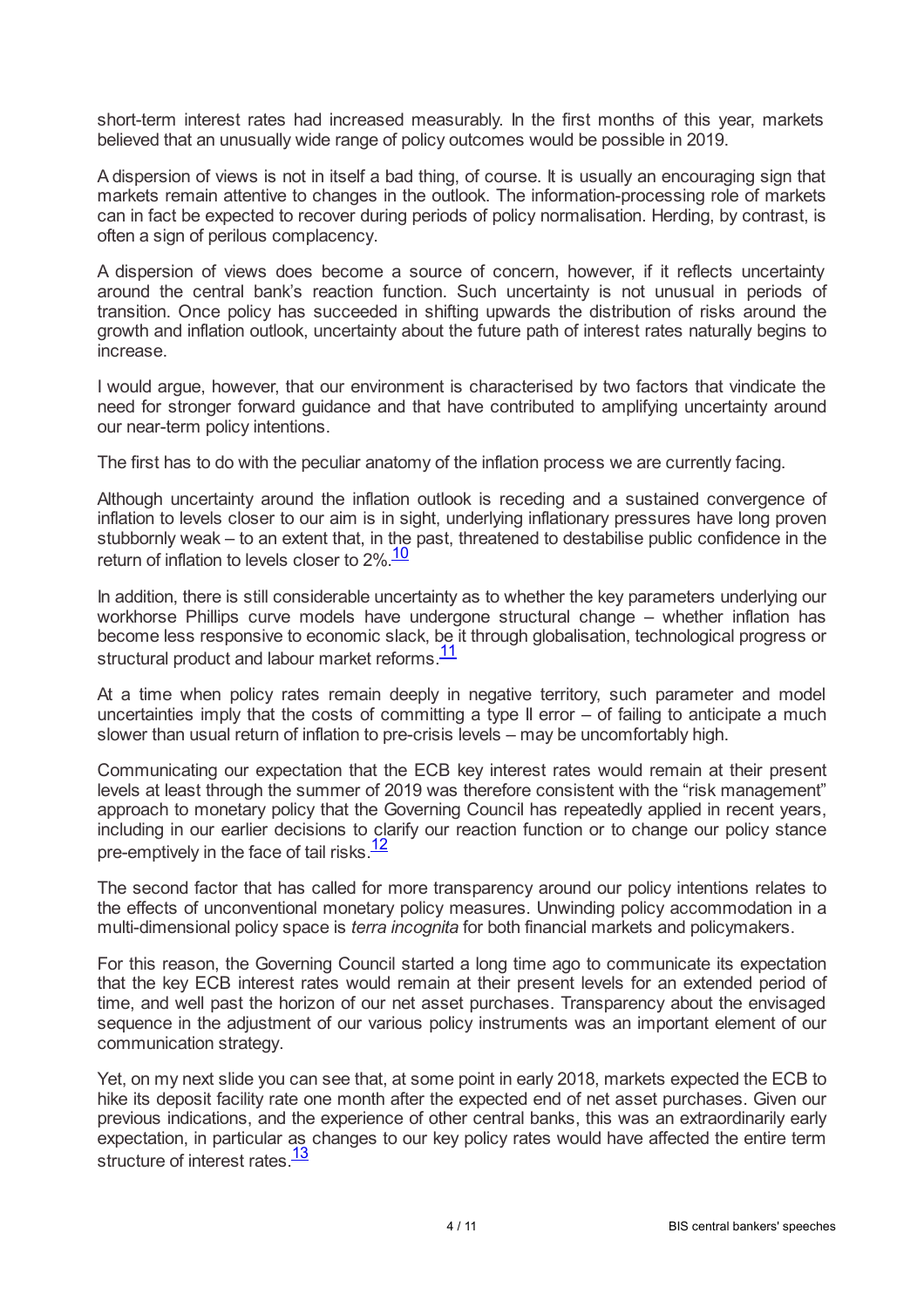# Markets expected fast policy removal earlier this year



www.ecb.europa.eu@

In other words, the slide suggests that gradual progress towards a sustained convergence in the path of inflation increasingly injected volatility into the expected future rate path.

We therefore judged that more clarity on the timing to lift-off could help condense the focus of market uncertainty from two variables – the end-date of asset purchases and the definition of "well past" – to one variable – "at least through the summer" – which the Governing Council could more easily control with its communication.

On my next slide you can see that our enhanced forward guidance has been effective in reducing uncertainty around the short end of the EONIAforward curve. Shortly after our press conference on 14 June there has been a notable compression in the option-implied densities around threemonth EONIA forwards. Dispersion around the median expected path has become much more condensed.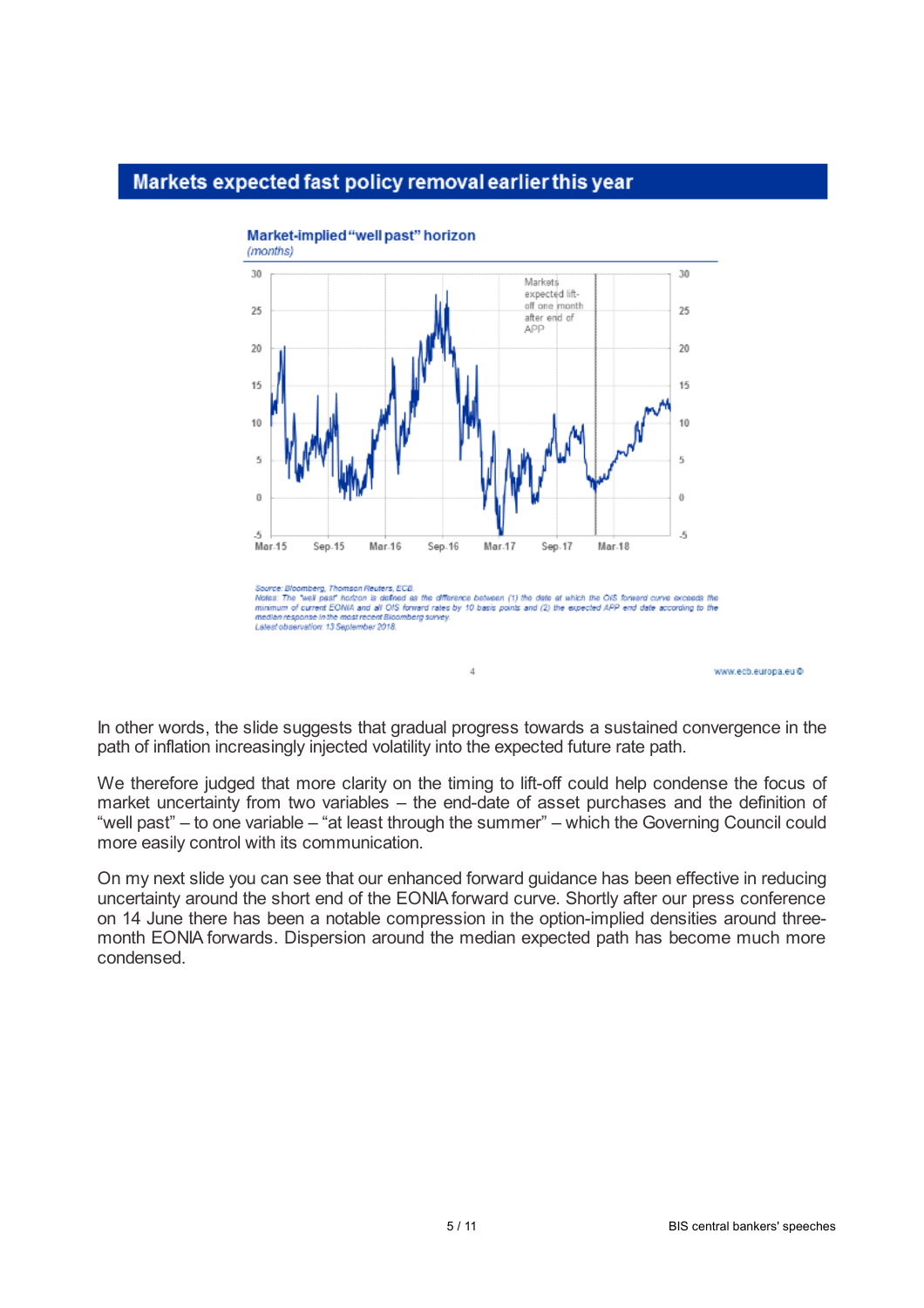# Enhanced forward guidance highly effective in reducing uncertainty



Options-implied densities of three-month EONIA forwards (percentage per annum)

#### *Guidance on the future path of short-term interest rates*

Now, communication about lift-off expectations is, of course, only a first step in managing the transition towards policy normalisation. A natural question to ask, then, is: should policymakers also provide guidance on the envisaged subsequent path of future short-term interest rates and, ultimately, on the expected level of the terminal rate, and if so, how?

<span id="page-5-0"></span>5

There are two broad ways in which central banks can increase transparency around the future path.

The first is to publish policymakers' projection of the future path of short-term interest rates conditional on the macroeconomic outlook.<sup>[14](#page-9-12)</sup>

The second approach is to broadly maintain within the confines of current practice, which is geared towards explaining in more detail the central bank's reaction function and to communicate policymakers' conditional expectation of the likely future pace of policy adjustment. The key difference between the two approaches is, hence, the level of precision with which policymakers are willing to communicate their future policy inclinations.

The first approach is by no means uncharted territory in the central banking community. A number of pioneering central banks, led by the Reserve Bank of New Zealand in 1997, regularly publish numerical interest rate forecasts to reinforce their inflation targeting commitment, very much in line with modern monetary theory.<sup>[15](#page-9-13)</sup>

<span id="page-5-1"></span>The experience of these central banks shows that there have been many instances where guidance on the future path has been successful in coordinating disperse market views. $\frac{16}{16}$  $\frac{16}{16}$  $\frac{16}{16}$  But

<span id="page-5-2"></span>www.ecb.europa.eu@

Source: Bloomberg and ECB calculations source. Successing and LCG calculations.<br>Nates: Option Implied densities based on Euribar futures aptions, shifted forward by EuribarSM-CIS3M spread to be<br>The blue sheded areas are the percentiles of the distributions (15-, calculatums.<br>les based on Euribor futures optik ard by Euribor3M-CAS3M spread to bett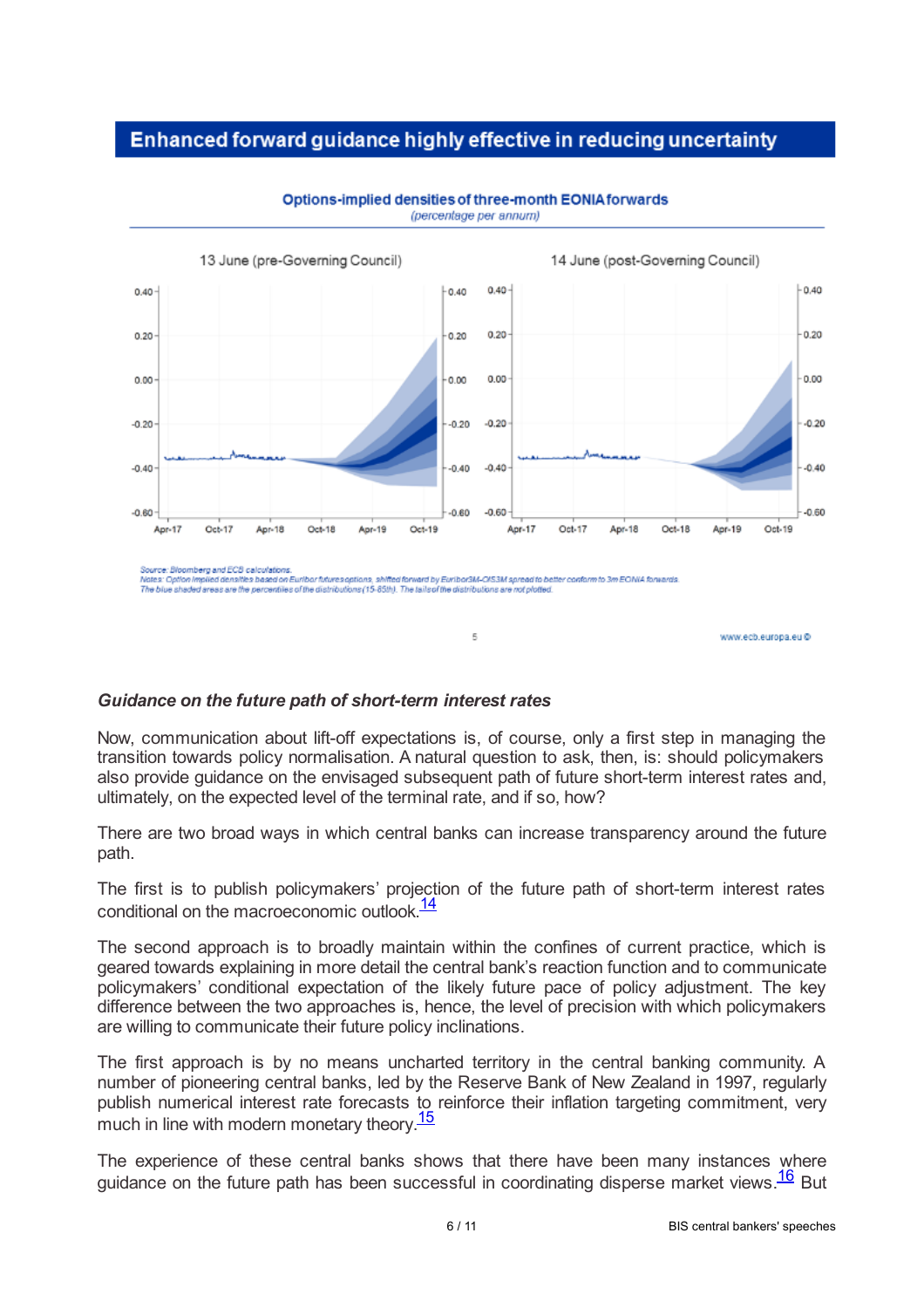<span id="page-6-0"></span>there have also been instances of stark and persistent discrepancies between the path expected by market participants and that published by policymakers.<sup>[17](#page-10-1)</sup>

<span id="page-6-1"></span>Some academics have resolved this impasse by arguing that the optimal degree of transparency depends on the central bank's ability to forecast the economy.  $\frac{18}{2}$  $\frac{18}{2}$  $\frac{18}{2}$  Put simply, transparency around future policy intentions is likely to be welfare enhancing if the central bank has established a convincing track record of systematically beating private sector inflation forecasts.

But neither the private sector nor central banks have been particularly good recently at predicting inflation. More, even a well-established projection track record may not be enough to tilt the balance in favour of publishing a path for future policy – mainly for four, largely interrelated, reasons.

First, it is often more important *how* central banks communicate than *what* they communicate. Back in 2004, Alan Blinder already pointed out that a monetary policy committee that releases dispersed views could cause a "cacophony" in communication and ultimately create more confusion than clarity.<sup>[19](#page-10-3)</sup>

<span id="page-6-2"></span>Indeed, I believe that one reason why the ECB's enhanced forward guidance has been so effective is precisely the fact that it represents the Governing Council's unanimous view.

For a large committee to agree on an entire path of future policy rates is, however, a completely different endeavour and unlikely to be possible in practice, in particular when global uncertainty severely clouds the medium-term outlook.<sup>[20](#page-10-4)</sup>

<span id="page-6-4"></span><span id="page-6-3"></span>Incidentally, most market criticism of the Federal Reserve's dot plot focuses on the fact that the dots represent individual views rather than the committee's joint assessment.<sup>[21](#page-10-5)</sup>

Second, even a credible interest rate path may cause misperceptions. Consider the current market environment that is characterised by regulatory-driven demand for high quality liquid assets and large securities holdings by central banks.

One tangible consequence of these two factors is an increased demand for safe assets that has led to substantial and unprecedented negative term premia at the short end of the curve.

This means that the path for rates truly expected by investors is likely to be materially higher than that suggested by plain forward rates. This greatly complicates the clarity of any guidance on the future path.

A very simple way to see this is to compare market-based and survey-based expectations. You can see this on my next slide, where the grey shaded area represents the difference between the median fed funds rate projections in the New York Fed's Survey of Primary Dealers and the nominal fed funds futures rates.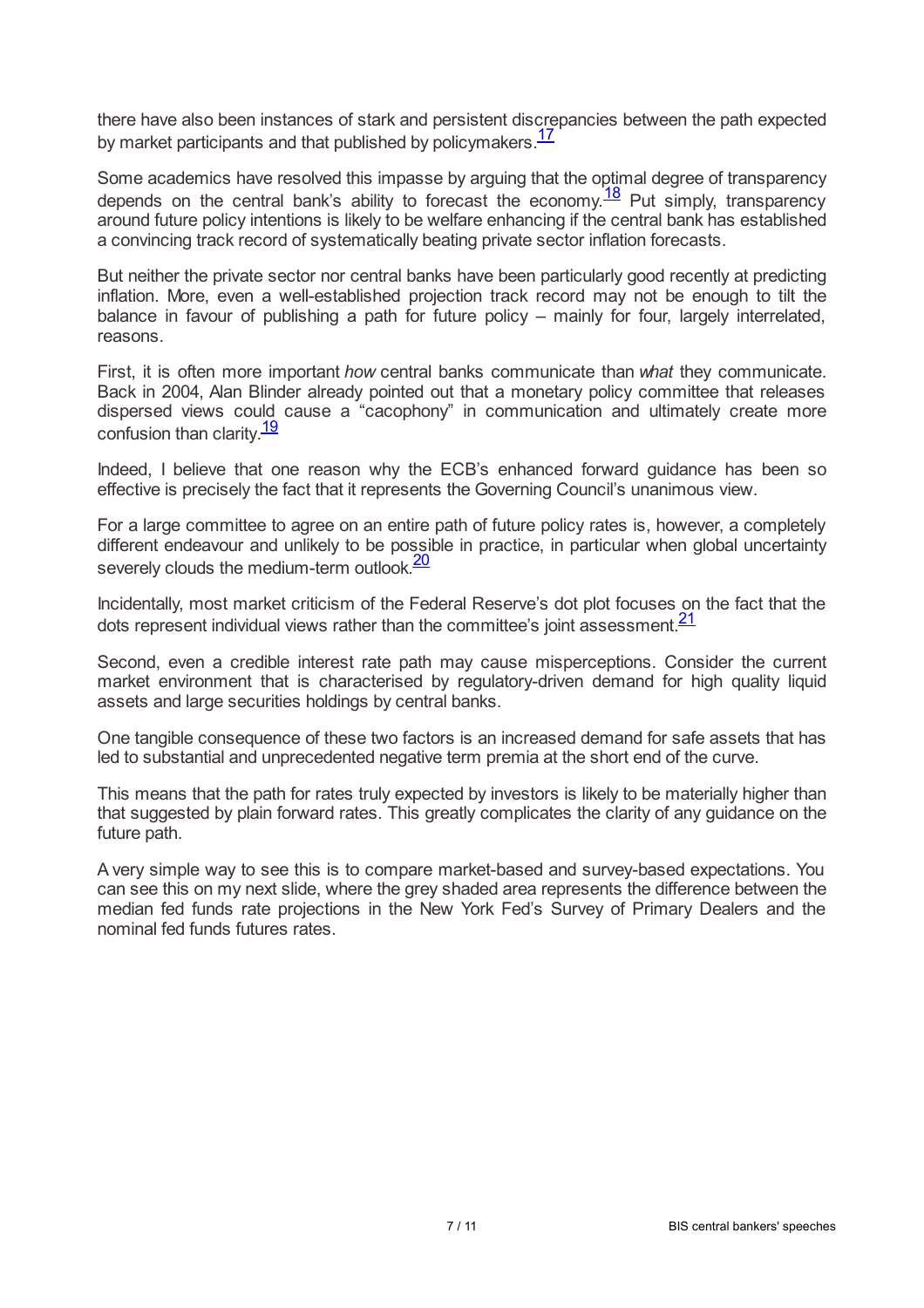### Term premia may complicate rate path quidance



#### **US Fed Funds Futures and FOMC dot plot**

Clearly, a good part of the discussion around this gap would vanish if the signals extracted from market prices were treated more carefully. The chart shows a snapshot of the situation earlier this year, but the argument holds more widely.

Athird source of confusion, specific to the ECB, relates to the policy rate the central bank should provide a numerical path for.

In the current environment of large excess liquidity the deposit facility rate is de facto our key policy rate. But charting its future path would be complicated by the endogenous impact of changes in excess liquidity on its level. At longer tenors in particular, it would be difficult for markets to disentangle the fraction of the path that reflects a genuine change in policy rates from that reflecting changes in excess liquidity.

Numerical guidance on our main refinancing rate, by contrast, might be of little value to market participants at shorter horizons, unless we were to convey, in parallel, information on the expected width of the rate corridor. In fact, one might even argue that would the Governing Council decide to publish a path for future interest rates, it would have to anticipate decisions on the ECB's long-term operational framework, such as whether we intend to retain the pre-crisis framework of steering short-term rates within an interest rate corridor or whether we plan to adopt a floor system. These are important decisions that need time and careful deliberations.<sup>[22](#page-10-6)</sup>

<span id="page-7-0"></span>Finally, it is difficult to communicate about a concept on which the central bank itself has little or poor information, such as the "terminal rate", or the neutral level of the policy interest rate that is expected to prevail once all shocks have dissipated.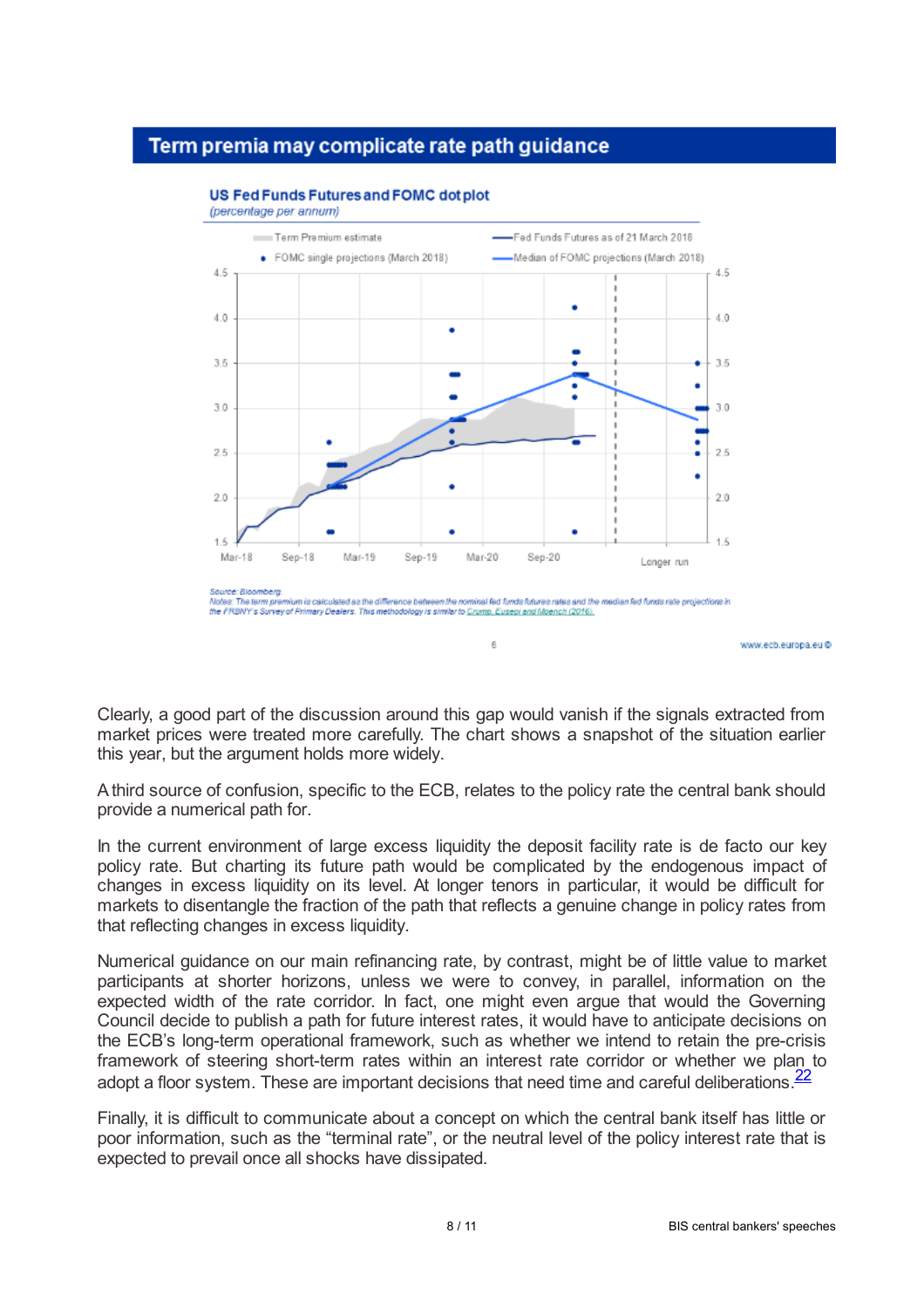It is a well-known fact that estimates of the natural rate of interest, commonly referred to as r\*, are highly uncertain no matter which approach is used. For example, the Holston-Laubach-Williams estimate of the US natural rate could currently be anywhere between -3% and +5%.<sup>[23](#page-10-7)</sup>The same uncertainty applies to estimates of natural rates in other economies, including the euro area. $\frac{24}{3}$  $\frac{24}{3}$  $\frac{24}{3}$ 

<span id="page-8-2"></span><span id="page-8-1"></span>So, all in all, a central bank needs to carefully weigh these risks against the potential benefits of publishing a numerical forecast of the future policy rate path.

I would argue, however, that the second option I mentioned earlier for providing guidance on the future path, if warranted, might help overcome many of these risks. That is, rather than publishing a full numerical interest rate path, policymakers may continue to signal their inclinations by clarifying their reaction function, even in the period of instrument normalisation.

For example, state-contingent forward guidance could clarify the *pace* with which policymakers expect to remove policy accommodation beyond the timing to lift-off. Such guidance can help improve policy predictability, while avoiding the pitfalls that precise numerical guidance on the future path of short-term interest rates might entail.

One of the benefits of this type of forward guidance is that it remains a product of the economic conditions that give rise to it – in other words, it remains Delphic, as it has always been. Should those conditions change, policymakers may reformulate or repeal the guidance altogether.

<span id="page-8-3"></span>Forward guidance linked to specific economic regimes – "Aesopian" forward guidance as it has recently been dubbed – has also been found to be more effective.  $\frac{25}{5}$  $\frac{25}{5}$  $\frac{25}{5}$  Empirical evidence suggests that the public tends to pay more attention to policy signals in unusual economic circumstances than during normal times.<sup>[26](#page-10-10)</sup>

<span id="page-8-4"></span>This is certainly our experience with forward guidance in the current uncertain environment but it also suggests that, in the future, given the complexity of chartering a multidimensional policy space, a further clarification of our reaction function might help market participants and the broader public to better anticipate the likely future path of short-term interest rates.

### **Conclusion**

Let me conclude.

Empirical evidence demonstrates that the enhanced forward guidance that the Governing Council adopted in June 2018 has been effective in reducing uncertainty around the expected future path of short-term interest rates. It has helped to preserve the current accommodative financial conditions on which the sustained convergence of inflation to levels that are below, but close to, 2% over the medium term is based.

Looking ahead, should economic conditions warrant, there might be a case for the Governing Council to go beyond the timing to lift-off in further clarifying the pace at which it expects to remove policy accommodation. In the euro area context, I believe that the risks of publishing a precise numerical forecast of the future path of policy rates are, however, likely to outweigh the benefits.

Thank you.

<span id="page-8-0"></span> $\frac{1}{1}$  $\frac{1}{1}$  $\frac{1}{1}$  See e.g. Campbell et al. (2016), "Forward Guidance and Macroeconomic Outcomes since the Financial Crisis," *NBER Macroeconomics Annual* 31 (2016), pp. 283–357; and Charbonneau, K.B. and L. Rennison (2015), "Forward Guidance at the Effective Lower Bound: International Experience," Bank of Canada Discussion Papers, No 15–15.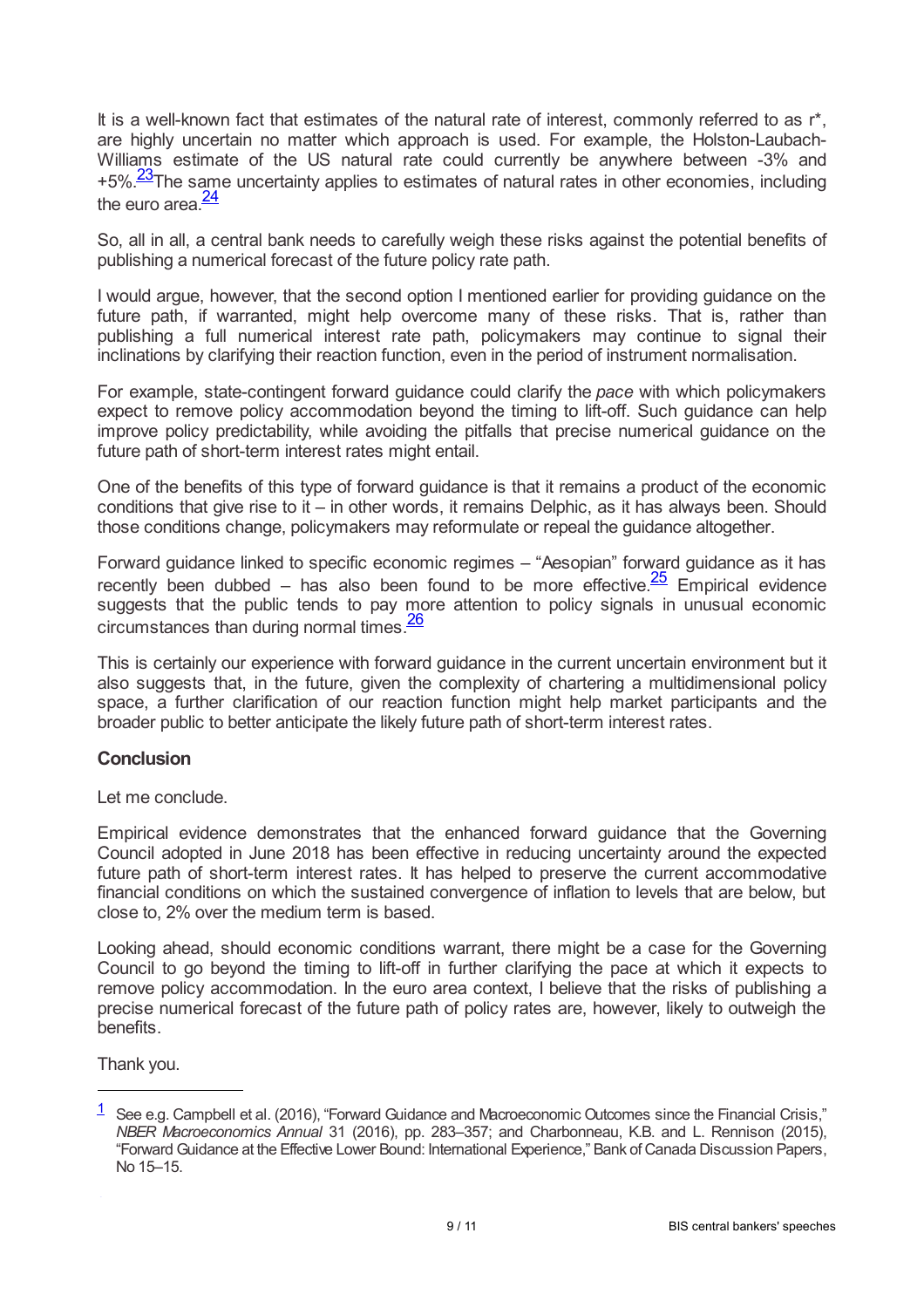- <span id="page-9-0"></span> $2$  Today's remarks focus on rate forward guidance and abstract from forward guidance on the future size and composition of the central bank's balance sheet.
- <span id="page-9-1"></span>Simple estimated policyrules suffer from two important caveats. First, theydo not capture the two-wayfeedback between monetary policy and the economy. Second, they are predicated on pre-crisis constant natural rates of interest,while empirical analyses indicate that the natural rate is likelyto have declined since then. [3](#page-0-2)
- <span id="page-9-2"></span>See Cœuré, B. (2017), "Central bank communication in a low interest rate environment",*Open Economies Review*, Vol. 28, Issue 5, pp. 813–822; and European Central Bank (2014), "The ECB's forward guidance", Monthly Bulletin, April. [4](#page-1-0)
- <span id="page-9-3"></span>See e.g. Altavilla, C., G. Carboni and R. Motto (2015), "Asset purchase programmes and financial markets: lessons from the euro area", ECB Working Paper No 1864; Andrade, P., J. Breckenfelder, F. De Fiore, P. Karadi and O. Tristani (2016), "The ECB's asset purchase programme: an earlyassessment", ECB Working Paper No 1956; and Blattner, T.S. and M. Joyce (2016), "Net debt supply shocks in the euro area and the implications for QE", ECB Working Papers, No 1957. [5](#page-1-1)
- <span id="page-9-4"></span> $6$  Anotable exception was the Federal Reserve's forward guidance introduced in May 2004, to which I will refer later in my remarks. The Federal Reserve's date-based guidance issued in 2011 was of more "conventional" nature as it was used in the face of increasing downside risks to the economic outlook. For an overview, see Moessner, R., D. J. Jansen and J. de Haan (2017), "Communication About Future Policy Rates in Theory and Practice:ASurvey", *Journal of Economic Surveys*, Vol. 31, Issue 3, pp. 678–711. For date-based guidance, see Raskin, M. (2013), "The Effects of the Federal Reserve's Date-Based Forward Guidance", Federal Reserve Board, Finance and Economics Discussion Series, No. 2013-37.
- <span id="page-9-5"></span> $\frac{7}{1}$  $\frac{7}{1}$  $\frac{7}{1}$  Back in 2006, then ECB President Trichet noted that "the ECB does not embark on a particular multi-monthly pre-commitment on interest rates or on the path of future policy interest rates". See Trichet, J.C. (2006), "Monetary Policy and Economic Prospects in the Euro Area", speech at the Institute of Economic Affairs conference on "The State of the Economy: Overcoming Key Challenges to Sustainable Economic Growth", London, 6 February.
- <span id="page-9-6"></span>See, for example, Blinder, A.S., M. Ehrmann, M. Fratzscher, J. De Haan and D. J. Jansen (2008), "Central Bank Communication and MonetaryPolicy:ASurvey of Theory and Evidence", *Journal of Economic Literature*, 46 (4), pp. 910–45. [8](#page-2-1)
- <span id="page-9-7"></span>See Morris, S. and H. S. Shin (2002), "Social Value of Public Information", *American Economic Review,* 92 (5), pp. 1521–1534; and Mishkin, F. (2004), "Can Central Bank Transparency Go Too Far?", NBER Working Papers, No 10829. [9](#page-2-2)
- <span id="page-9-8"></span> $\frac{10}{2}$  $\frac{10}{2}$  $\frac{10}{2}$  On a bigger scale, this relates to an issue I have commented upon extensively in recent times: the threat of hysteresis. See Cœuré, B. (2017), "Scars or scratches? Hysteresis in the euro area", speech at the International Center for Monetary and Banking Studies, Geneva, 19 May; and Cœuré, B. (2018), "Scars that never were? Potential output and slack after the crisis", speech at the CEPII 40th Anniversary Conference, Paris, 12 April.
- <span id="page-9-9"></span> $\frac{11}{11}$  $\frac{11}{11}$  $\frac{11}{11}$  See, for example, Dotsey, M, S. Fujita and T. Stark (2017), "Do Phillips Curves Conditionally Help to Forecast Inflation?," Federal Reserve Bank of Philadelphia Working Papers*,* No 17–26; and IMF (2017), "Recent wage dynamics in advanced economies: drivers and implications", IMF World Economic Outlook, October.
- <span id="page-9-10"></span> $\frac{12}{12}$  $\frac{12}{12}$  $\frac{12}{12}$  See Cœuré, B. (2017), "Central banks as risk managers", speech at the 53rd SEACEN Governors' Conference/ High-Level Seminar and the 37th Meeting of the SEACEN Board of Governors, Bangkok, 16 December. See also Powell, J.H. (2018), "Monetary Policy in a Changing Economy", speech at the symposium "Changing Market Structure and Implications for Monetary Policy", sponsored by the Federal Reserve Bank of Kansas City, Jackson Hole, Wyoming, August 24; and Greenspan, A. (2004), "Risk and Uncertainty in Monetary Policy", speech at the Meetings of the American Economic Association, San Diego, California, 3 January.
- <span id="page-9-11"></span> $\frac{13}{2}$  $\frac{13}{2}$  $\frac{13}{2}$  One reason for the formation of such expectations might have related to the growing appreciation of the strength of the stock effect of central bank asset purchase programmes. See Cœuré, B. (2018), "The persistence and signalling power of central bank asset purchase programmes", speech at the 2018 US Monetary Policy Forum, New York City, 23 February.
- <span id="page-9-12"></span> $\frac{14}{1}$  $\frac{14}{1}$  $\frac{14}{1}$  This could be done with or without confidence bands signalling the uncertainty around the central projection.
- <span id="page-9-13"></span>See, for example, Woodford, M. (2003), *Interest and Prices: Foundations of a Theory of Monetary Policy*, [15](#page-5-1)